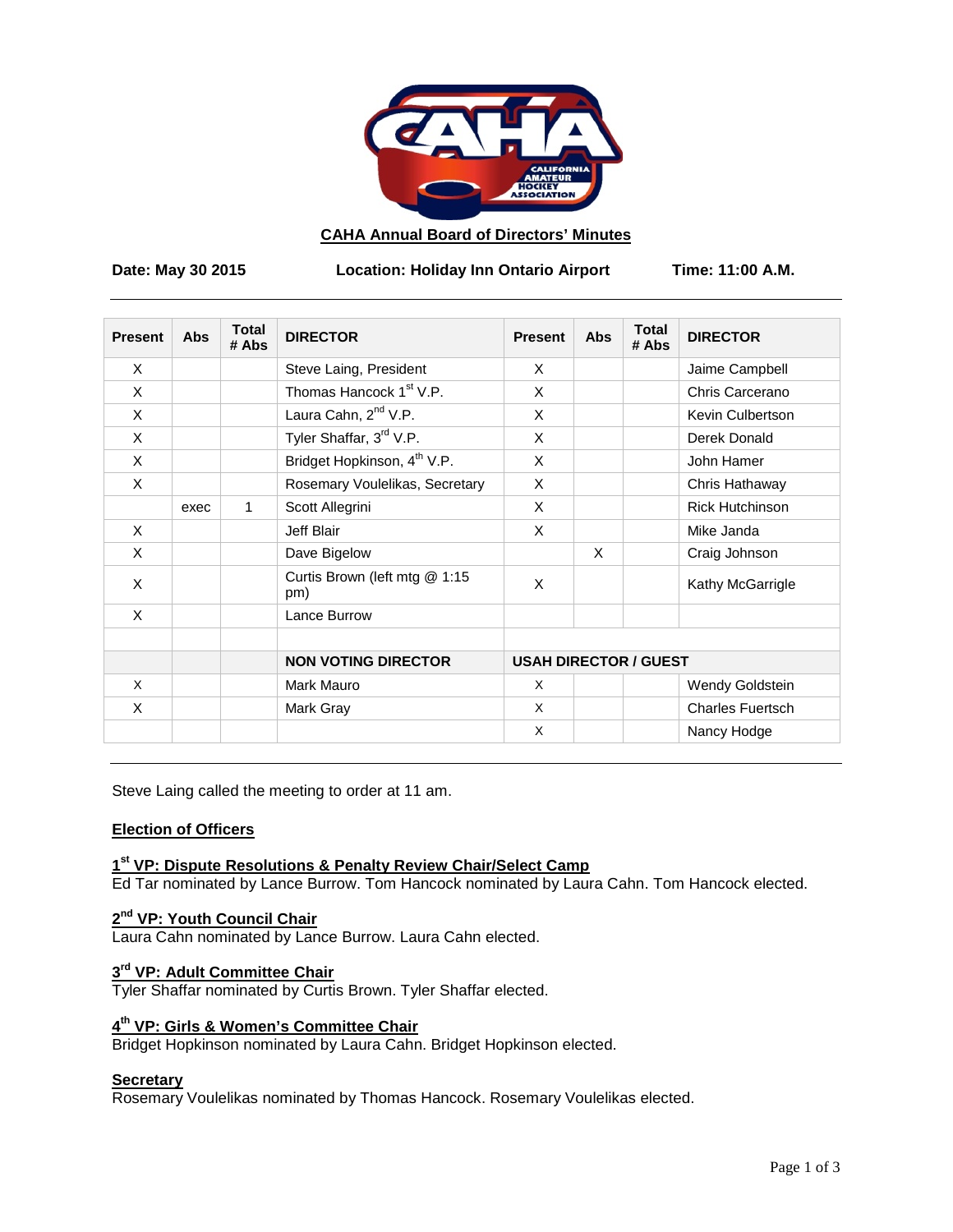# **Treasurer**

Mark Gray was already appointed at a previous meeting.

Lance Burrow distributed the conflict of interest policy, questionnaire for directors, whistle blower policy, etc. Steve Laing asked the director to review the conflict of interest policy and to submit to him signed at the end of the meeting.

#### **2015-2016 Budget Approval**

Kevin Culbertson moved to defer the approval of the 2015-2016 budget until the next board meeting. (motion **SECONDED** and **PASSED**)

#### **Youth Council**

Kevin Culbertson moved to approve the May 6, 2015 minutes from the emergency conference call meeting. (motion **SECONDED** and **PASSED**)

Laura Cahn moved to approve the proposed host venues for the CAHA mandated weekend of play as presented by Youth Council. (motion **SECONDED** and **PASSED**)

Laura Cahn moved to approve Youth Council's recommendation to have TSC-El Segundo as the host venue for the MD 16U and MD 18U CAHA Tier II Playdowns.

(motion **SECONDED** and **PASSED**)

Bridget Hopkinson moved to approve Youth Council's recommendation to have Vacaville as the host venue for the PW and BN CAHA Tier II Playdowns. (motion **SECONDED** and **FAILED**)

Mike Janda moved to approve Youth Council's recommendation to have San Jose as the host venue for the PW and BN CAHA Tier II Playdowns. (motion **SECONDED** and **PASSED**)

#### **Playing Rule Changes**

Laura Cahn distributed the proposed rule changes to the directors via email. Laura Cahn moved to approve the proposed rule that the Tier I, Tier II, Girls' and High School commissioners are compensated based on \$150 per team per season. (motion **SECONDED** and **PASSED**)

Bridget Hopkinson moved to have Steve Laing form a committee to review the duties and responsibilities of the commissioners and the payment structure before any payment is distributed to the commissioners and to report back at the next board meeting.

#### (motion **SECONDED** and **PASSED**)

Steve Laing asked for Mark Gray, Laura Cahn, Tom Hancock and Lance Burrow to work on the draft and Lance Burrow to chair the committee.

Tom Hancock moved to approve the proposed rule changes as presented for Sections 1 through to 15 and as indicated by highlights with the discussed amendments to the "Games that Count Table" and the PDR requirements for Girls Tier II teams.

## (motion **SECONDED** and **PASSED**)

Rosemary Voulelikas moved to eliminate the double elimination format for Tier I and Tier II state playoffs. (motion **SECONDED** and **FAILED**)

Dave Bigelow moved to approve the proposed rule changes as presented for Sections 15 through to 24 and as indicated by highlights, as well as changes to the date of Bylaw 39.2(a) from January 1 to March  $31<sup>st</sup>$  and for 39.2(b) from February 28<sup>th</sup> to April 30<sup>th</sup>.

## (motion **SECONDED** and **PASSED**)